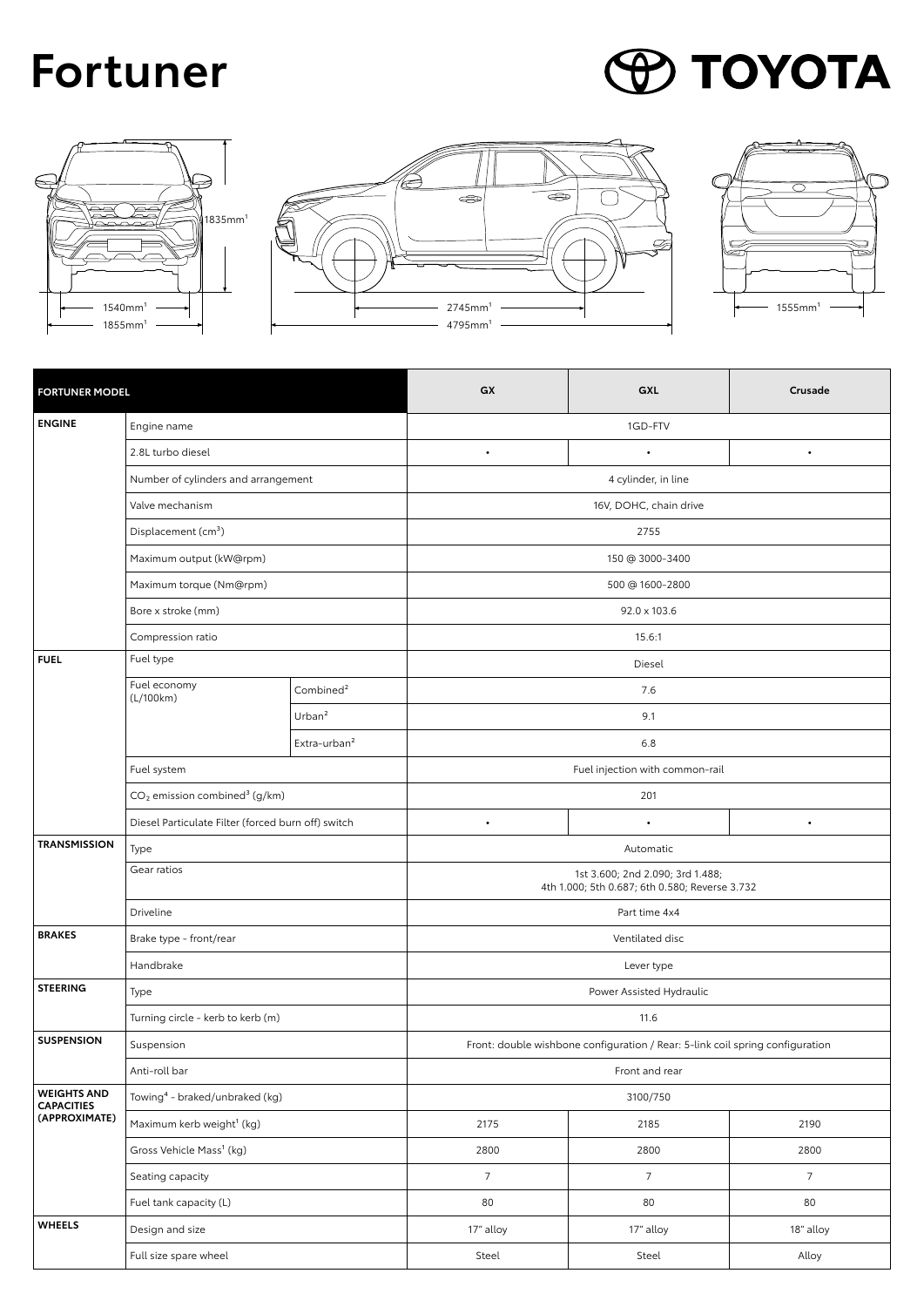| <b>FORTUNER MODEL</b> |                                                                                                                  | GX        | GXL       | Crusade   |
|-----------------------|------------------------------------------------------------------------------------------------------------------|-----------|-----------|-----------|
| <b>EXTERIOR</b>       | Body colour exterior door handles                                                                                | $\bullet$ |           |           |
|                       | Chrome exterior door handles                                                                                     |           | $\bullet$ | $\bullet$ |
|                       | Privacy glass - rear and rear side                                                                               |           | $\bullet$ | $\bullet$ |
|                       | Auto-levelling headlamps                                                                                         | $\bullet$ | $\bullet$ |           |
|                       | Automatic Bi-LED headlamps - light sensitive                                                                     |           |           |           |
|                       | LED Daytime Running Lamps (DRLs)                                                                                 | $\bullet$ | $\bullet$ | $\bullet$ |
|                       | LED fog lamps                                                                                                    |           | $\bullet$ |           |
|                       | Roof rails                                                                                                       |           | $\bullet$ |           |
|                       | Side steps                                                                                                       |           |           |           |
|                       | Door courtesy lamps                                                                                              |           |           | ٠         |
|                       | Body coloured retractable side mirrors                                                                           | $\bullet$ | $\bullet$ | $\bullet$ |
|                       | Front and rear mudguards                                                                                         |           |           |           |
|                       | Shark fin antenna                                                                                                |           |           |           |
| <b>INTERIOR</b>       | Leather accented interior                                                                                        |           | Optional  | $\bullet$ |
|                       | Premium woodgrain-look steering wheel                                                                            |           |           |           |
|                       | Driver and front passenger heated seats                                                                          |           |           |           |
|                       | 60/40 tip and tumble 2nd row                                                                                     | $\bullet$ | $\bullet$ |           |
|                       | Split side stowable 3rd row seats                                                                                | $\bullet$ | $\bullet$ | $\bullet$ |
|                       | Folding 2nd row centre armrest                                                                                   | $\bullet$ | $\bullet$ | $\bullet$ |
|                       | Front and rear air conditioning                                                                                  | $\bullet$ |           |           |
|                       | Front dual zone climate control                                                                                  |           | $\bullet$ | $\bullet$ |
|                       | Front air conditioned cooler box                                                                                 | $\bullet$ | $\bullet$ | $\bullet$ |
|                       | Power windows - front and rear                                                                                   | $\bullet$ | $\bullet$ |           |
|                       | Electrochromatic interior mirror                                                                                 |           |           |           |
| <b>INSTRUMENTS</b>    | Power back door                                                                                                  |           |           | $\bullet$ |
| <b>AND CONTROLS</b>   | Remote locking with key start                                                                                    | $\bullet$ |           |           |
|                       | Smart entry and start sytem                                                                                      |           | $\bullet$ |           |
|                       | Manual tilt and telescopic steeing column                                                                        |           |           |           |
|                       | Drive mode select switches                                                                                       |           |           |           |
|                       | Rear differential lock                                                                                           | $\bullet$ | $\bullet$ | ٠         |
|                       | Paddle shifters                                                                                                  |           | $\bullet$ | $\bullet$ |
|                       | Intermittent time adjustable wipers                                                                              | $\bullet$ | $\bullet$ | $\bullet$ |
|                       | 4.2" Multi Information Display (MID)                                                                             | $\bullet$ | $\bullet$ | ٠         |
|                       | 3x 12V accessory socket - 1x front, 1x rear centre console,<br>1x cargo area                                     |           |           |           |
|                       | 220V accessory connector                                                                                         |           |           | $\bullet$ |
| <b>MULTIMEDIA</b>     | 8" colour touchscreen display                                                                                    | $\bullet$ | $\bullet$ |           |
|                       | Satellite navigation                                                                                             | Optional  |           |           |
|                       | USB input                                                                                                        | $\bullet$ | $\bullet$ |           |
|                       | Digital radio                                                                                                    | Optional  | $\bullet$ | $\bullet$ |
|                       | Bluetooth® <sup>5</sup> connectivity                                                                             | $\bullet$ | $\bullet$ |           |
|                       | Apple CarPlay® <sup>6</sup> and Android Auto <sup>™,7</sup><br>(speak to your Dealer about device compatibility) |           |           |           |
|                       | 6 speakers                                                                                                       |           |           |           |
|                       | 11-speaker JBL®8 premium audio system                                                                            |           |           | $\bullet$ |
|                       | Steering wheel controls with audio, MID,<br>voice recognition and telephone controls                             | $\bullet$ | $\bullet$ | $\bullet$ |